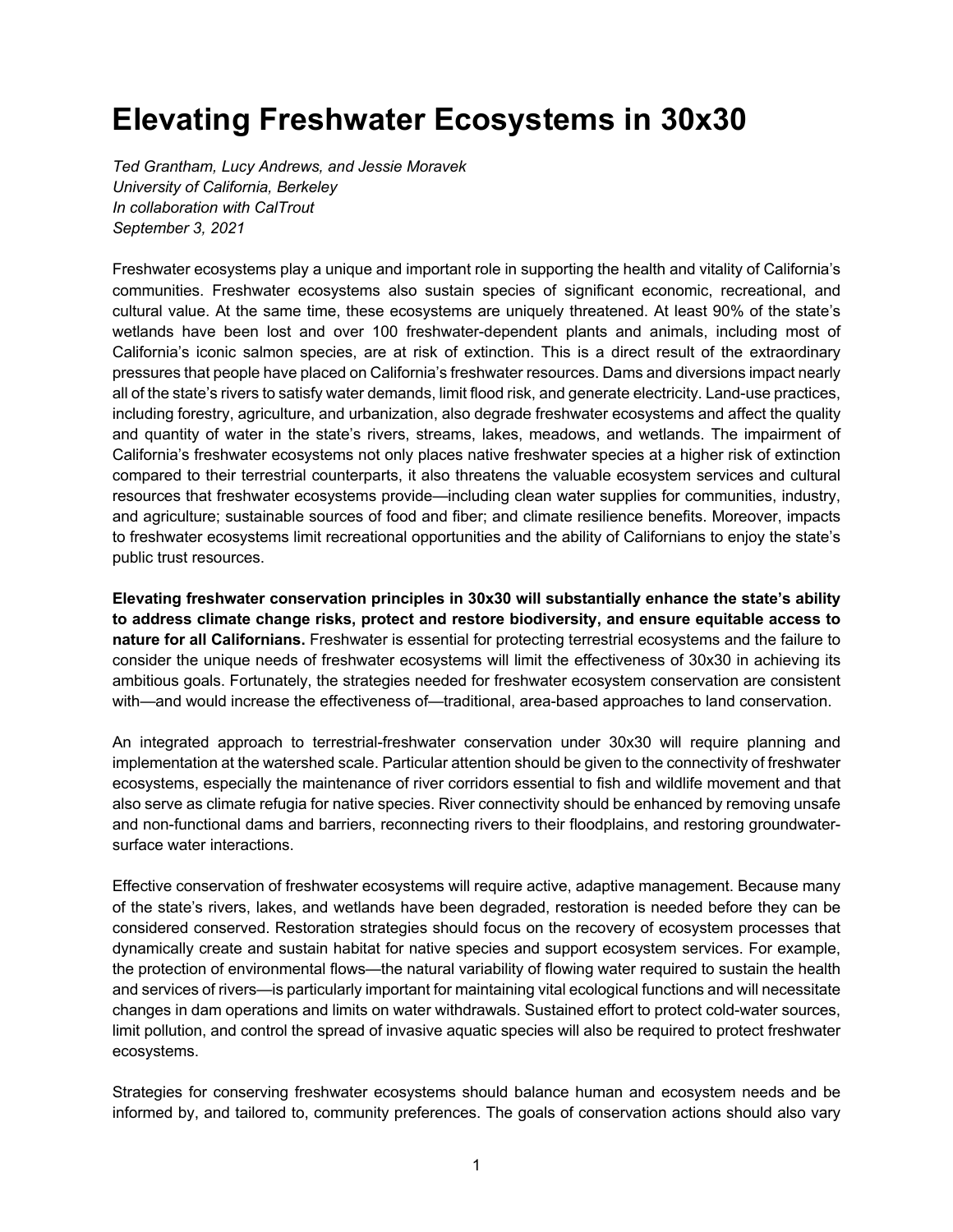across the state in response to local and regional histories and conditions. In less developed watersheds, strategies should prioritize biodiversity conservation and source water protection. In urbanized watersheds, freshwater conservation should prioritize actions to limit pollution, "naturalize" engineered channels, improve public access, and strengthen connections between people, freshwater, and nature. The revitalization of urban waterways in particular has the potential to deliver multiple benefits and offers an opportunity to redress historical inequities in land and water use policies that have harmed marginalized communities. In all watersheds, conservation programs should be oriented towards the enhancement of public access and partnerships with Indigenous communities to guide management of ancestral lands and waters. All watershed conservation programs should partner with California Indian Tribes at the local and statewide level to ensure that they are given opportunities to meaningfully inform strategies for planning, implementation, and monitoring.

#### **How do freshwater ecosystems contribute to California's 30x30 goals?**

Improved management and conservation of freshwater ecosystems will support the objectives of California's 30x30 initiative to: (1) safeguard economic sustainability and food security; (2) protect and restore biodiversity; (3) enable enduring conservation programs across a variety of landscapes, including working landscapes; (4) build climate change resilience; and (5) expand equitable outdoor access and recreation.

Freshwater ecosystems are the source of drinking water for most communities in California and provide water that supports many economically important activities, including fisheries, agriculture, and manufacturing. Furthermore, they are an important source of both economic investment and accessible and culturally meaningful food and fiber, especially for California's Indian Tribes, as well as disadvantaged communities. California's freshwater ecosystems support a disproportionately high diversity of native plant and animal species, many of which are not found outside the state.

Rivers, lakes, and wetlands are a primary draw for Californians seeking to access nature in both urban and rural environments, including working landscapes. Freshwater ecosystems support unique recreational opportunities such as boating, swimming, hiking, and fishing that also sustain the economies of many rural communities. Many green spaces in cities are centered around rivers and streams, providing critical access to nature for urban populations.

Finally, freshwater ecosystems are key to achieving California's climate change goals by contributing to clean energy generation and carbon sequestration. For example, it is estimated that meadows and freshwater wetlands can store six times as much carbon as California forests, per unit area. Freshwater ecosystems also enhance climate resilience by buffering the effects of extreme climate events such as flooding and heat waves, by contributing to groundwater recharge, and by maintaining habitats for fish and wildlife that are less vulnerable to climate change than those found in other ecosystems.

#### **What strategies should be used to conserve freshwater ecosystems under 30x30?**

To account for the unique threats and conservation needs of freshwater ecosystems, we recommend the following strategies be implemented as part of the state's 30x30 framework:

● **Establish terrestrial-freshwater protected areas and management plans at the watershed scale.** Watersheds are naturally defined geographic units that include the river network and the landscape that it drains. Conservation planning at the watershed scale will help to ensure that actions can effectively address the stressors that threaten, and protect the natural processes that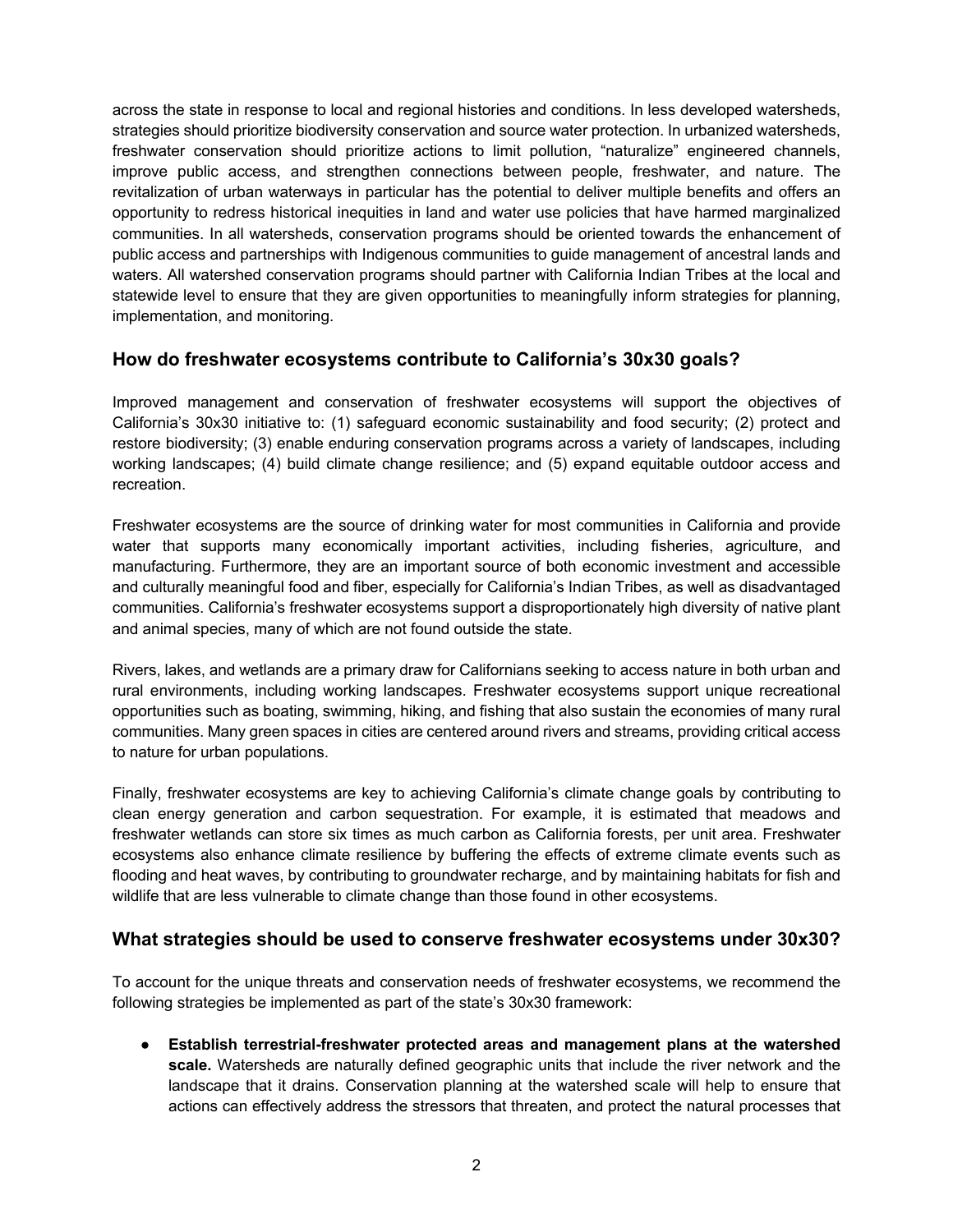support, freshwater ecosystem health and services. As areas of the landscape are identified for potential protection under 30x30, their relationships to watershed boundaries should be considered. Watershed planning units are expected to vary in size, depending on their location and jurisdictional boundaries. Watershed protected areas could be established in small urban catchments or could encompass the headwaters of large river systems. They are also likely to encompass a gradient of land-use practices, ownership, and protected-area status. Therefore, diverse conservation actions, including conservation easements, expansion of protected public lands, and development of regulations that limit harmful human activities within the watershed (in addition to the designation of Outstanding Natural Resource Waters) will be needed. Regardless of size, establishing protected area boundaries and management plans at the watershed scale offers the most effective approach for achieving conservation objectives for both terrestrial and freshwater ecosystems under 30x30.

- **Remove non-functional dams and restore connectivity of inland waters.** Freshwater connectivity is critical for maintaining freshwater ecosystem health and services. Connected river networks are corridors for the movement of fish, wildlife, sediment, and nutrients, as well as climate refugia for native species. The connectivity between rivers and the terrestrial landscape is also important, especially for floodplains and seasonal wetlands that provide productive feeding and breeding habitats for fish, migratory birds, and wildlife. Furthermore, restoring floodplains along rivers has been shown to reduce flood risk. Finally, there is growing recognition that connectivity of rivers and wetlands with groundwater sources is essential to ecosystem health. Actions to maintain and restore connectivity include the removal of dams and other barriers, many of which no longer serve their intended purpose and are a hazard to downstream communities. Efforts should also focus on reconnecting rivers to floodplains and riparian areas (through levee removal and setbacks and channel recontouring) and limiting groundwater withdrawals to restore groundwater-surface water interactions.
- **Protect, restore, and manage for environmental flows.** Streamflow in California's rivers varies naturally throughout the year and between years. Aquatic species have evolved to take advantage of this variability and, in fact, are often dependent on seasonally variable flows to survive and reproduce. The widespread alteration of river flows from dams and diversions is a primary driver of native freshwater fish declines. The protection of environmental flows—flows in rivers and streams necessary to sustain ecosystem health and services—is critical to reversing trends of ecosystem degradation and achieving ecosystem conservation benefits. There is growing recognition that a "functional flows approach" in which environmental flows are managed to sustain critical biological and physical process can improve the efficacy and success of freshwater conservation efforts. Maintaining functional flows in California's rivers will require dedicated water for the environment, physical habitat restoration, and changes in dam operations and water diversion practices.
- **Control invasive species and protect water quality.** Invasive species and water quality impairment are significant limiting factors to ecosystem health and services. Invasive species put California's native freshwater species at risk by altering physical habitat, by competing for food resources, and by direct predation. They can also threaten water infrastructure, fishing, and recreational activities. The presence of invasive species is often associated with water quality impairment. Elevated nutrients and pesticides from agricultural runoff, pharmaceuticals and chemical contaminants from wastewater and stormwater discharges, and elevated temperatures from flow depletion and climate warming all threaten the health of California's freshwater ecosystems. Sustained efforts are needed to restore and protect water quality and must address both point and non-point pollution sources. The protection of cold-water sources and vegetated riparian corridors to limit warming of inland waters will be critical to the persistence of cold-water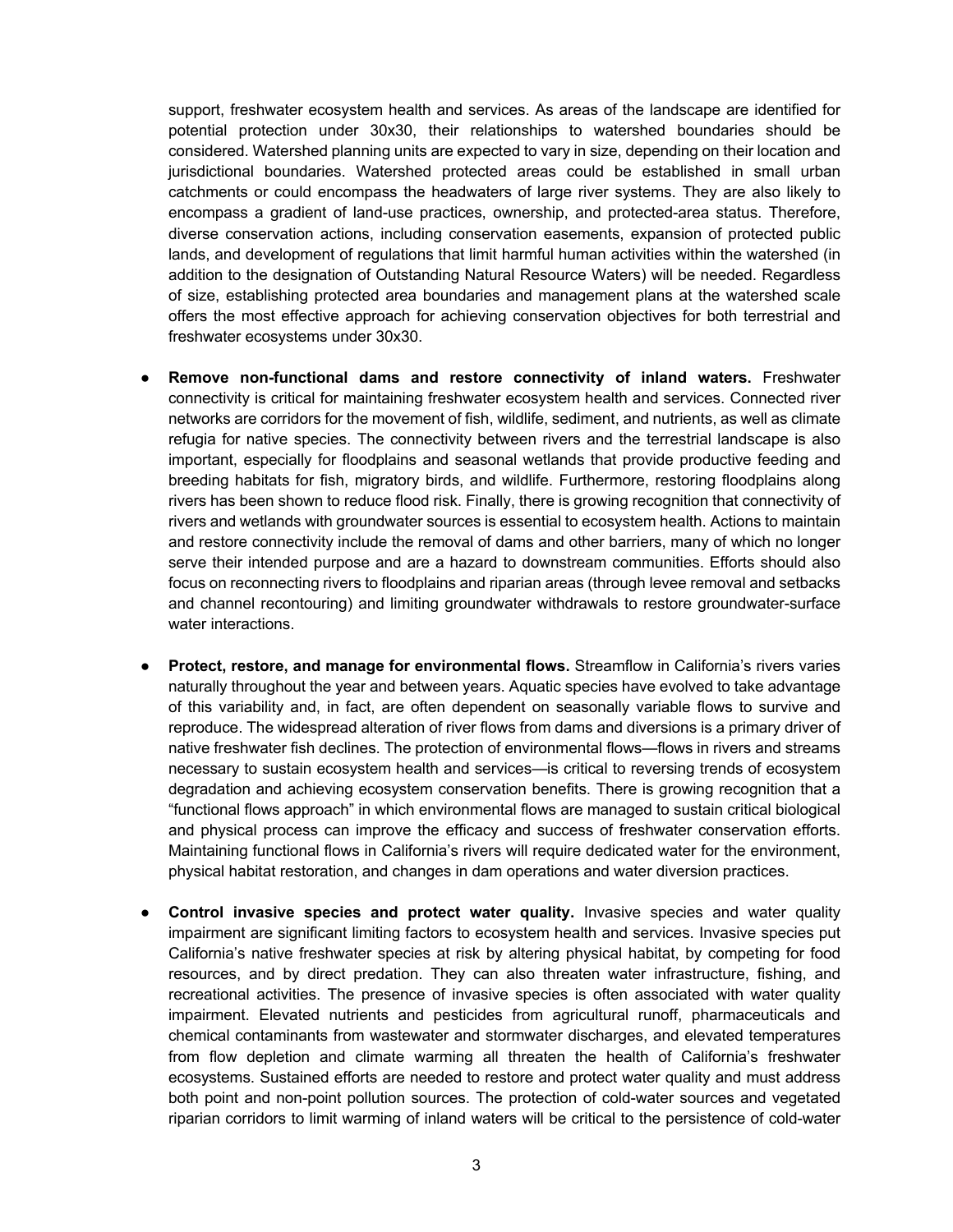dependent species like salmon and also limit the risk of harmful algal blooms. To limit the establishment and spread of invasive species, restoration of functional flows and regulations that limit the risk of invasive species introductions by people should be advanced.

# **How should California evaluate and enhance freshwater protected areas under 30x30?**

California has a large, existing protected area network. However, the effectiveness of this network in protecting freshwater ecosystems has not been systematically evaluated. In fact, many watersheds that have a high richness of native freshwater biodiversity and support valued ecosystem services are located outside of protected areas. Therefore, both improved management of existing protected areas and an expansion of protected lands to new areas are likely needed for freshwater ecosystem conservation under 30x30.

We recommend that the evaluation of existing protected areas consider current threats to freshwater ecosystem condition including: dams or other barriers that fragment stream networks and alter flow and temperature regimes; land-use activities and pollution sources that impair water quality; invasive species; and significant physical habitat modifications. In some cases, these threats will occur within protected areas and can be addressed through changes in management. In other cases, threats may occur upstream or downstream of protected area boundaries. Therefore, opportunities to expand and align protected areas with watershed boundaries should be pursued where possible.

Priorities for new protected areas will require development of decision-making criteria to evaluate the relative costs and benefits of alternative scenarios. For freshwater ecosystems, conservation priority areas should include hotspots of freshwater biodiversity and/or ecosystem services, watersheds that provide regional representation of species and habitats, and watersheds that are resilient to climate change. Priority areas for biodiversity conservation might include watersheds that support endemic or rare species with restricted ranges, contain threatened species or habitats, or represent the unique diversity of species and habitats found withing different regions of the state. Protected areas should target watersheds that are more resilient to climate change, conferred by their position in the landscape or heterogeneous environmental conditions that support a diversity of habitats and allow for the adaptive migration of species to new areas. Freshwater ecosystems that provide other climate resilience benefits, such as hotspots of carbon sequestration, flood risk mitigation, or cooling (especially in urban areas), should also be prioritized.

In addition to these guiding criteria, the evaluation, monitoring and management of protected areas under 30x30 should:

- **tailor conservation strategies to local and regional needs and histories**, with a particular focus on stakeholder collaboration and equity in representation, decision-making authority, and access to funding. In particular, 30x30 conservation planning offers an opportunity to redress histories of disinvestment, environmental injustice, and colonial land seizure by focusing resources and conservation benefits on marginalized communities and California's Indian Tribes;
- **enhance access to nature**, particularly for disadvantaged communities in urban areas and for Tribes seeking to reclaim sovereignty over their ancestral territories;
- **adopt an adaptive management framework** where robust monitoring and evaluation of program impacts on freshwater ecosystems iteratively and continuously inform future conservation actions;